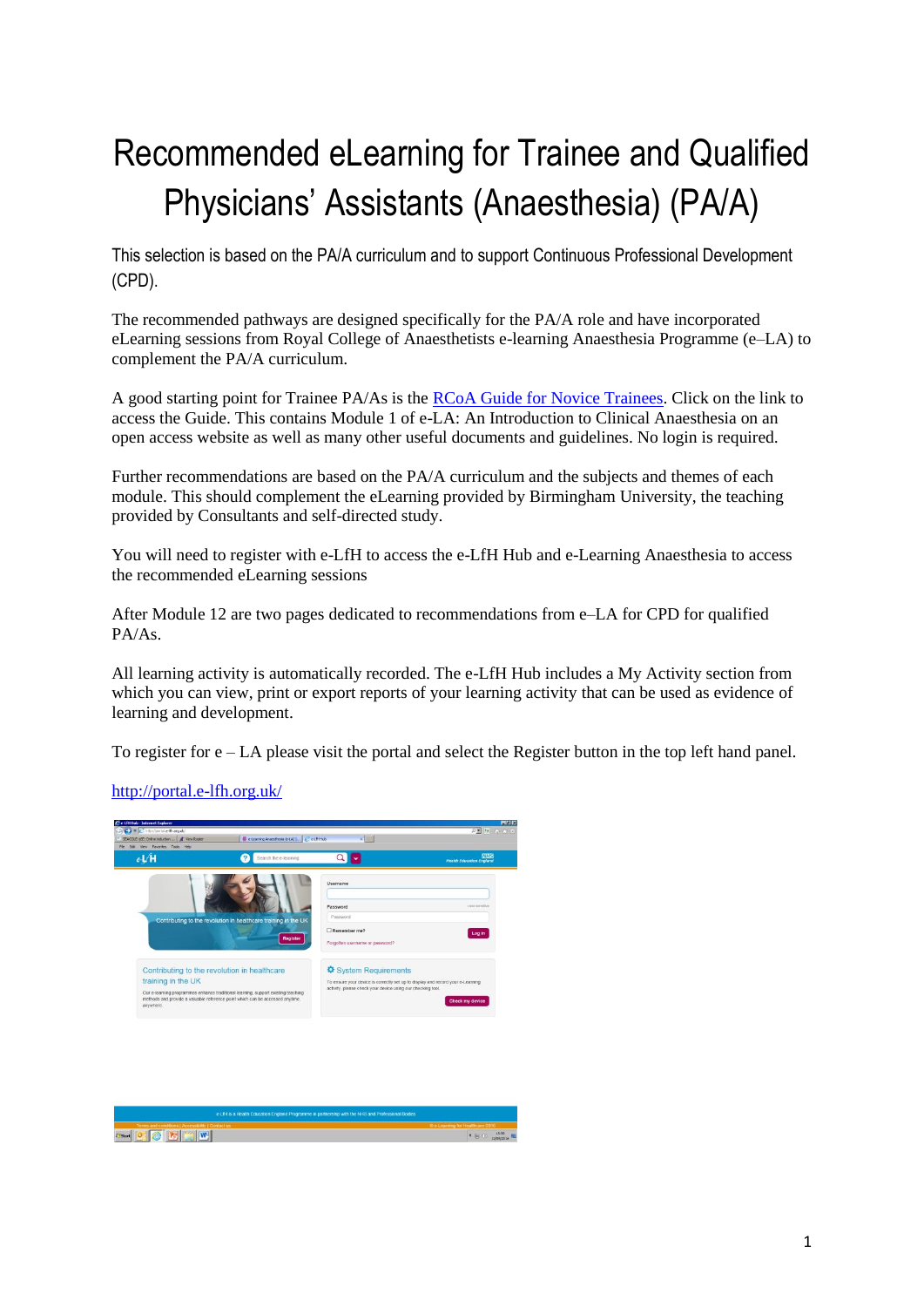Complete the registration process, which is self-explanatory You will need an NHS email address to access the system:

| e & http://portal.e-lfh.org.uk/Register                                                                               |                                               |                                                                                                   | □■ 与 合余章                                                                             |
|-----------------------------------------------------------------------------------------------------------------------|-----------------------------------------------|---------------------------------------------------------------------------------------------------|--------------------------------------------------------------------------------------|
| SEACOLE-16E: Online induction<br><b>A</b> View Roster<br>File Edit View Favorites Tools Help                          | e-Learning Anaesthesia (e-LA)     C e-LfH Hub |                                                                                                   |                                                                                      |
| $e$ -L $H$                                                                                                            | Search the e-learning<br>2                    | $\alpha$                                                                                          | <b>NHS</b><br><b>Health Education England</b>                                        |
|                                                                                                                       |                                               |                                                                                                   | Home                                                                                 |
| Registration                                                                                                          |                                               |                                                                                                   |                                                                                      |
| <b>About you</b>                                                                                                      |                                               | I work within the NHS                                                                             |                                                                                      |
| ○ I am an existing e-LfH user                                                                                         |                                               | Tell us your job role:                                                                            |                                                                                      |
| I work within the NHS                                                                                                 |                                               |                                                                                                   | $\;$                                                                                 |
| ○ I work in a Dental Practice or University Dental School that provides NHS<br>care                                   |                                               | <b>Email address</b><br>Email address                                                             |                                                                                      |
| ○ I am a hospice worker                                                                                               |                                               | <b>Confirm email address</b>                                                                      |                                                                                      |
| ○ I am a Medical Examiner                                                                                             |                                               | Confirm email address                                                                             |                                                                                      |
| ○ I work within the Social Care Sector in England<br>○ I work within the MoD                                          |                                               | Please ensure that you have entered the correct NHS email address.                                | You will not receive your registration details unless your email address is provided |
| ○ I am a Student/Tutor in one of the following areas - Midwifery/ Health<br>Visiting/ Radiography/ Audiology/ Medical |                                               | accurately.<br><b>Register</b>                                                                    |                                                                                      |
| ○ I am a Qualified Health Visitor                                                                                     |                                               |                                                                                                   |                                                                                      |
| ○ I am directly employed by the Department of Health                                                                  |                                               |                                                                                                   |                                                                                      |
| ○ I am employed by NICE                                                                                               |                                               |                                                                                                   |                                                                                      |
| $\bigcirc$ None of the above apply to me                                                                              |                                               |                                                                                                   |                                                                                      |
|                                                                                                                       |                                               |                                                                                                   |                                                                                      |
|                                                                                                                       |                                               | e-LfH is a Health Education England Programme in partnership with the NHS and Professional Bodies |                                                                                      |
| Terms and conditions   Accessibility   Contact us                                                                     |                                               |                                                                                                   | © e-Learning for Healthcare 2016                                                     |

Choose Anaesthesia (e-LA) as the Programme you wish to access when the screen shown below appears.

Other programmes are available and you can add them if you want to at a later stage.

| $e \mathbf{H}$                                                                                                                                          | Search the e-learning<br>?                                        |                                                       | <b>NHS</b><br><b>Health Education England</b>                            |
|---------------------------------------------------------------------------------------------------------------------------------------------------------|-------------------------------------------------------------------|-------------------------------------------------------|--------------------------------------------------------------------------|
|                                                                                                                                                         |                                                                   |                                                       | Home                                                                     |
| Choose which Programmes that you wish to access by checking the relevant box.                                                                           |                                                                   |                                                       |                                                                          |
| We advise you not to choose too much content at first as some of these Programmes are extremely large and you may find it difficult to navigate around. |                                                                   |                                                       |                                                                          |
| <b>Y</b> Acute Care                                                                                                                                     |                                                                   |                                                       | Select all                                                               |
| <b>Acute Medicine (ACUMEN)</b>                                                                                                                          | Anaesthesia (e-LA)<br>$\Box$ is $\Box$                            | <b>186</b>                                            | <b>Emergency Medicine (EMD)</b>                                          |
| <b>Foundation 2012 (FND12)</b>                                                                                                                          | Intensive Care Echo and Basic Lung<br><b>Ultrasound (ICE-BLU)</b> | $\Box$                                                | <b>Transient Ischaemic Attacks (TIA)</b>                                 |
| ▼ Secondary Care - Surgical                                                                                                                             |                                                                   |                                                       | Select all                                                               |
| Applied physiology and imaging for<br>$\Box$ FLF<br><b>CSAAPP</b> course                                                                                | Dentistry (e-Den)<br>ng                                           | $\Box$                                                | <b>Fetal Monitoring (eFM)</b>                                            |
|                                                                                                                                                         | <b>Laser Safety (eLaser)</b>                                      | OE                                                    | <b>Ophthalmology (Eye-Site)</b>                                          |
| Ophthalmopaedia<br>O FR                                                                                                                                 | $\Box$                                                            | Oral and Maxillofacial Surgery (e-Face)<br>$\Box$ and | <b>Plastic, Reconstructive and Aesthetic</b><br><b>Surgery (e-LPRAS)</b> |
| <b>Surgery (SUR)</b><br>$\blacksquare$                                                                                                                  |                                                                   |                                                       |                                                                          |

Once registered for e-LA you will be able to access the recommended eLearning sessions within the e-LA modules.

[Click here](http://support.e-lfh.org.uk/media/161597/e-lfh_quick_start_guide.pdf) to access the Quick Start Guide for the e-LfH Hub.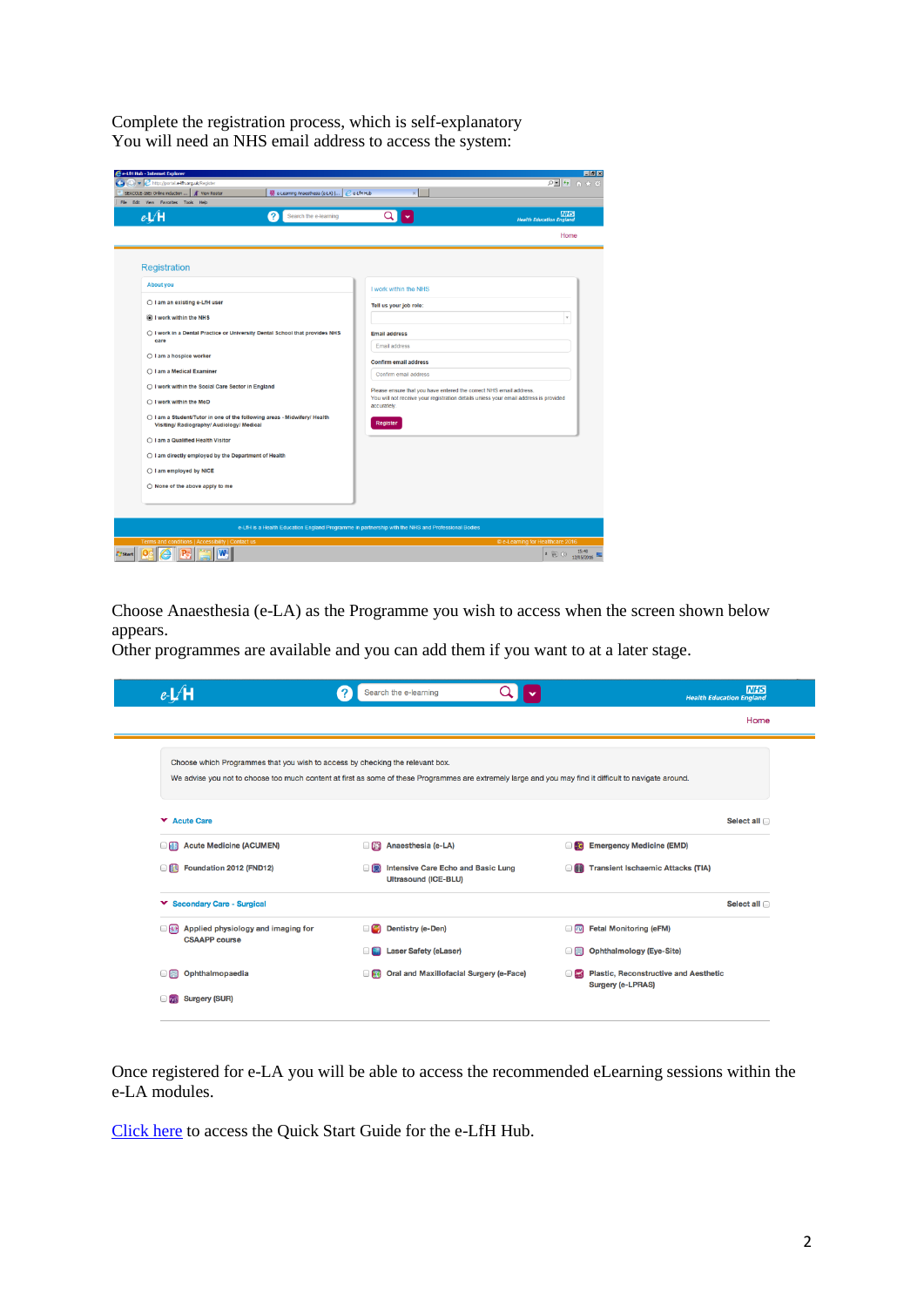### **How to access individual eLearning sessions in e-LA**

The recommend list of e-Learning sessions that follow identify the e-LA Module and Section which contain the session and the title which includes a series of numbers that reflect that module and section.

The easiest way to access the recommended session is to use the search engine on the e-LfH which can be found in the top blue banner as shown below.

|                     | Search the e-learning |                                                                                                       |  | <b>NHS</b><br><b>Health Education England</b> |
|---------------------|-----------------------|-------------------------------------------------------------------------------------------------------|--|-----------------------------------------------|
| Welcome E   Log Out | Home                  | My e-Learning My Account - My Activity - $\begin{array}{ccc} \bullet & \bullet & \bullet \end{array}$ |  |                                               |

Enter the numbers and first few words of the session into the "Search the e-learning" box:

|                     | 01_01_02 Preparation and |                                                    |  | <b>NHS</b><br><b>Health Education England</b> |
|---------------------|--------------------------|----------------------------------------------------|--|-----------------------------------------------|
| Welcome E   Log Out | Home                     | My e-Learning My Account $\sim$ My Activity $\sim$ |  |                                               |

The relevant session should be visible in the Search results screen as shown below:

| $e\sqrt{H}$                                                                                                                                                                                                                                                                                                       | 01_01_02 Preparation and |                     |                     |                                              | <b>NHS</b><br><b>Health Education England</b> |
|-------------------------------------------------------------------------------------------------------------------------------------------------------------------------------------------------------------------------------------------------------------------------------------------------------------------|--------------------------|---------------------|---------------------|----------------------------------------------|-----------------------------------------------|
| <b>Only search enrolled content All resources</b>                                                                                                                                                                                                                                                                 | ۰                        | ۰<br>All components | <b>All statuses</b> | ۰<br><b>Search</b><br><b>Advanced Search</b> | $\pmb{\times}$                                |
| Welcome E   Log Out                                                                                                                                                                                                                                                                                               | Home                     | My e-Learning       | My Account +        | My Activity $\sim$                           |                                               |
| <b>Search results</b>                                                                                                                                                                                                                                                                                             |                          |                     | [v]                 |                                              |                                               |
| $\rightarrow$ Applications (0 records)                                                                                                                                                                                                                                                                            |                          |                     |                     |                                              |                                               |
| $\blacktriangleright$ Programmes (0 records)                                                                                                                                                                                                                                                                      |                          |                     |                     |                                              |                                               |
| Courses (0 records)                                                                                                                                                                                                                                                                                               |                          |                     |                     |                                              |                                               |
| $\blacktriangleright$ Learning Paths (0 records)                                                                                                                                                                                                                                                                  |                          |                     |                     |                                              |                                               |
| $\vee$ Sessions (1 records)                                                                                                                                                                                                                                                                                       |                          |                     |                     |                                              |                                               |
| 0 01_01_02 Preparation and Usage of Equipment and Drugs<br>Anaesthesia (e-LA) > e-LA Module 01 - Introduction to Clinical Anaesthesia 2014 > 01 The Operating<br>Theatre Environment > 01 Principles of safe practice and the role of the anaesthetist > 01_01_02<br>Preparation and Usage of Equipment and Drugs |                          |                     |                     |                                              | Play                                          |

Click the "Play" button to access the session.

### **How to access user activity reports**

Click on the My Activity link in the main menu bar to access the "Create a report" page that will allow to generate reports of your learning activity that can be viewed on screen, printed as a pdf or exported for inclusion in your learning portfolio.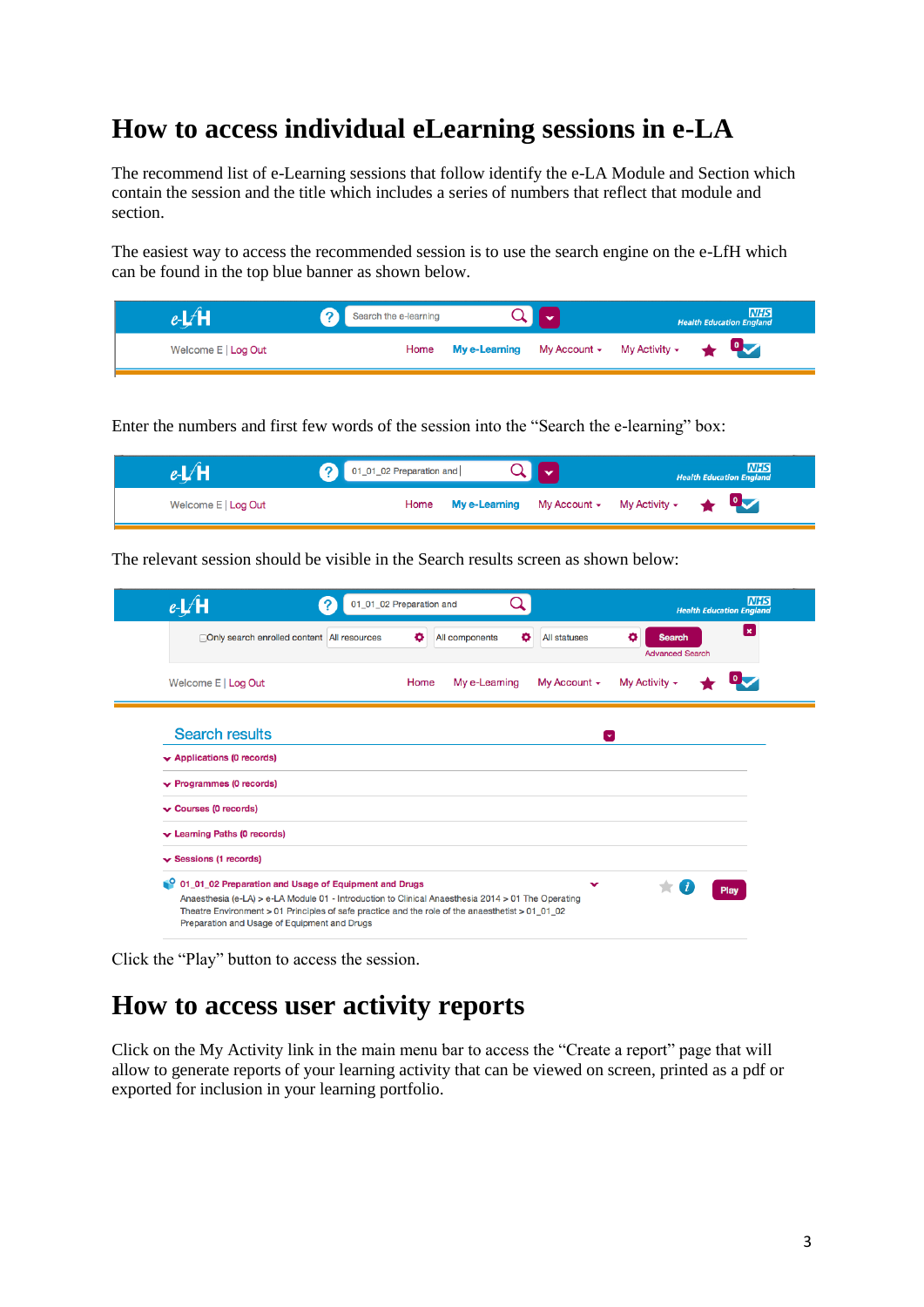# **Physicians' Assistant (Anaesthesia) Module 1: Introduction to clinical practice**

E – LA Module 1: Section 01 Principles of safe practice and the role of the Anaesthetist

01\_01\_01 The anaesthetist and the theatre team 01\_01\_02 Preparation and usage of equipment and drugs 01 01 03 General theatre conduct

E – LA Module 2: Section 38 Health and safety

02\_38\_01 Universal precautions and cross infection 02\_38\_02 HIV and hepatitis B and C in context 02\_38\_03 Needle stick (sharps) injuries

#### E – LA Module 1: Section 03 Physiology essentials

01\_03\_01 Cardiovascular physiology 01\_03\_02 Respiratory physiology 01\_03\_03 Oxygen transport and consumption 01\_03\_04 Physiology of the neuromuscular junction 01\_03\_05 Autonomic nervous system physiology

E – LA Module 1: Section 11 General principles of anaesthesia

01 11 01 Aims of anaesthesia

01 11 02 Sedation

01\_11\_03 Local/regional anaesthesia

E – LA Module 1: Section 08 Preoperative equipment check

01\_08\_01 Checking the anaesthetic machine

01\_08\_02 Checking other anaesthetic equipment

01\_08\_03 Common equipment problems

E – LA Module 1: Section 12 Management of the airway

01\_12\_01 Airway maintenance: facemask

01\_12\_02 Airway maintenance: LMA

01\_12\_03 Airway maintenance: tracheal tube 1

01\_12\_04 Airway maintenance: tracheal tube 2

01\_12\_05 Airway obstruction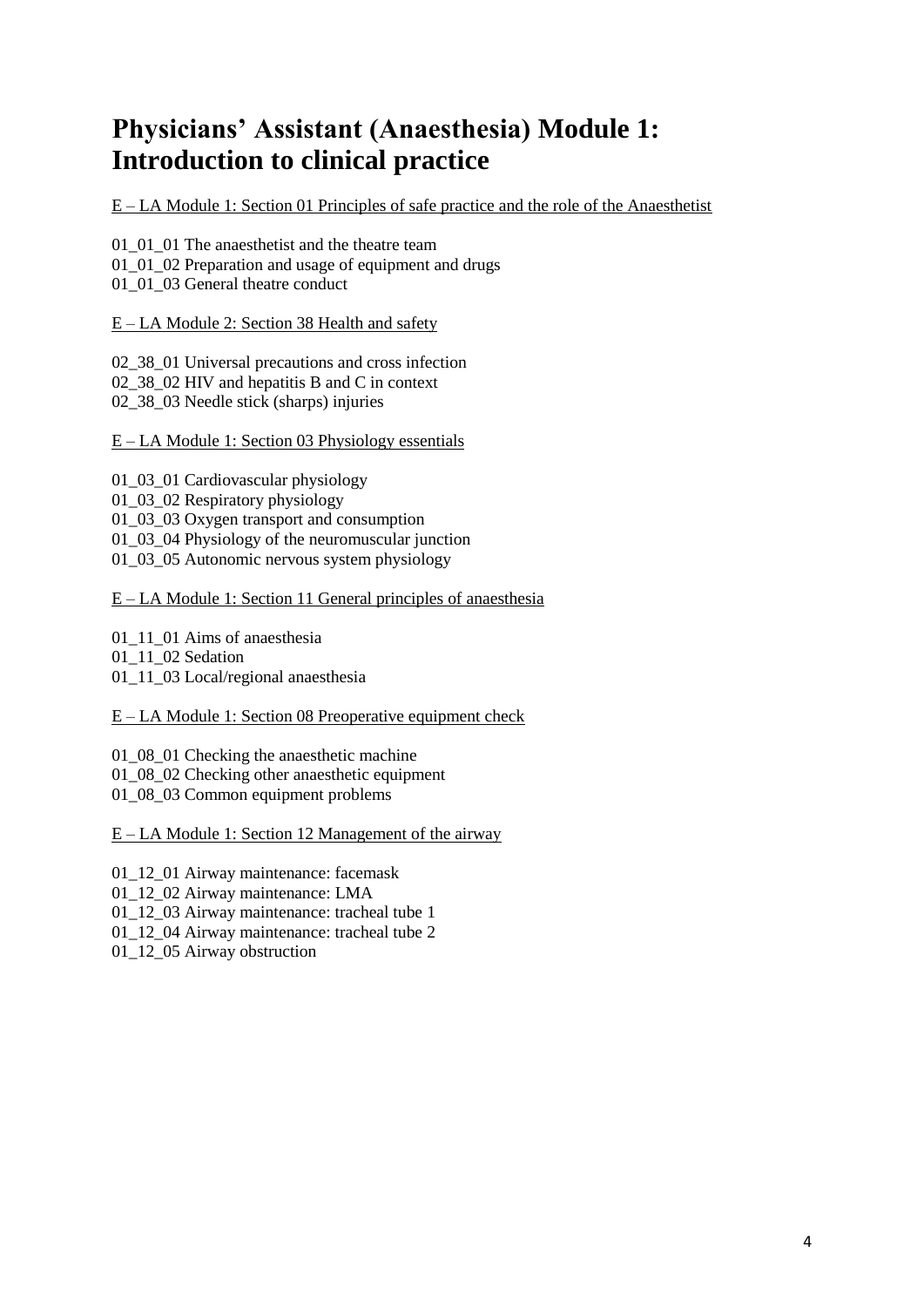# **Physicians' Assistant (Anaesthesia) Module 2: Introduction to clinical practice (2)**

E – LA Module 1: Section 02 Anatomy essentials

01\_02\_01 Anatomy of the airway

01\_02\_02 Anatomy of the lungs and respiratory system

01\_02\_03 Anatomy of the heart and major vessels

E – LA Module 1: Section 04 Pharmacology essentials

01\_04\_01 Premedication 01\_04\_02 Intravenous induction agents 01\_04\_03 Inhalational anaesthetic agents 01 04 04 Perioperative analgesia 01\_04\_05 Neuromuscular blocking agents 01\_04\_06 Local anaesthetic agents 01\_04\_07 Drugs used in an emergency 01\_04\_08 Intravenous fluids

E – LA Module 1: Section 07 Monitoring

01\_07\_01 Basic monitoring: ECG, SPO2 and blood pressure

01\_07\_02 Gas monitoring: O2, CO2, and anaesthetic agents

01\_07\_03 Nerve stimulators and temperature monitoring

E – LA Module 1: Section 14 General anaesthesia: basic techniques for novice trainees

01\_14\_01 General anaesthesia: spontaneous ventilation with an LMA 01\_14\_02 General anaesthesia: ventilation with an ETT

E – LA Module 7b: Section 31 Common Physiological Alterations

07b\_31\_01 Hormonal, metabolic and inflammatory responses to surgery

E – LA Module 7e: Section 12 Equipment to prevent cross infection

07e\_12\_01 Sterilization 07e\_12\_02 Disinfection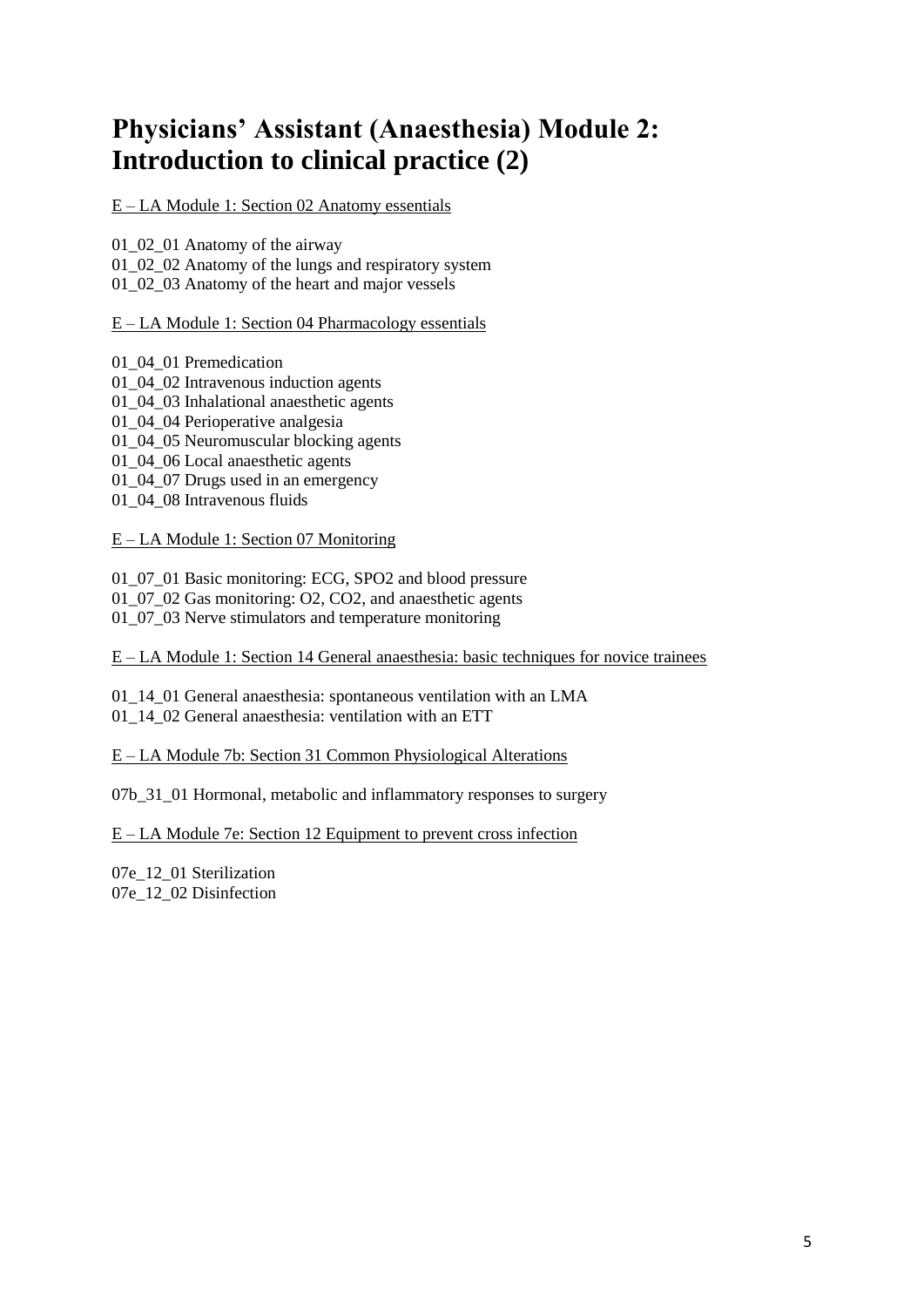### **Physicians' Assistant (Anaesthesia) Module 3: Introduction to Anaesthesia science and technology**

### E – LA Module 1: Section 09 Preoperative assessment

01\_09\_01 General preoperative measures

01\_09\_02 the purpose of preoperative visiting

01\_09\_03 History and examination

01\_09\_04 Prediction of a difficult airway

01\_09\_05 ASA grading and preoperative investigations

01 09 06 Risk and consent

#### E – LA Module 1: Section 13 Induction of anaesthesia

01\_13\_01 Venous access

01 13 02 Choice of airway

01 13 03 Pre-oxygenation

01\_13\_04 Intravenous induction sequence

01\_13\_05 Stages of unconsciousness

#### E – LA Module 1: Section 15 Maintenance of anaesthesia

01 15 01 Maintenance of anaesthesia and avoiding awareness

01\_15\_02 Practical examples of drugs used during maintenance

01 15 03 Intravenous fluid therapy

01\_15\_04 Ventilation during maintenance: spontaneous or mechanical

01\_15\_05 Monitoring, vigilance for untoward events and patient positioning

02\_29\_01 Essential monitoring for general anaesthesia

02\_29\_02 Further monitoring for general anaesthesia

E – LA Module 2: Section 31 Muscle relaxation

02\_31\_01 Muscle relaxation - basic principles

02\_31\_02 Monitoring neuromuscular blockade

E – LA Module 1: Section 16 Emergence from anaesthesia

01 16 01 Reversal and extubation

01 16 02 Management of slow and failed recovery

01 16 03 Transferring the patient to recovery

E – LA Module 2: Section 31 Reversal of neuromuscular block

02\_31\_03 Reversal of neuromuscular block 001-0217

E – LA Module 1: Section 17 Post-operative recovery

01\_17\_01 Overview of recovery

01 17 02 Airway maintenance and oxygen therapy

01\_17\_03 Analgesia and antiemetics

01\_17\_04 Ward visit after major surgery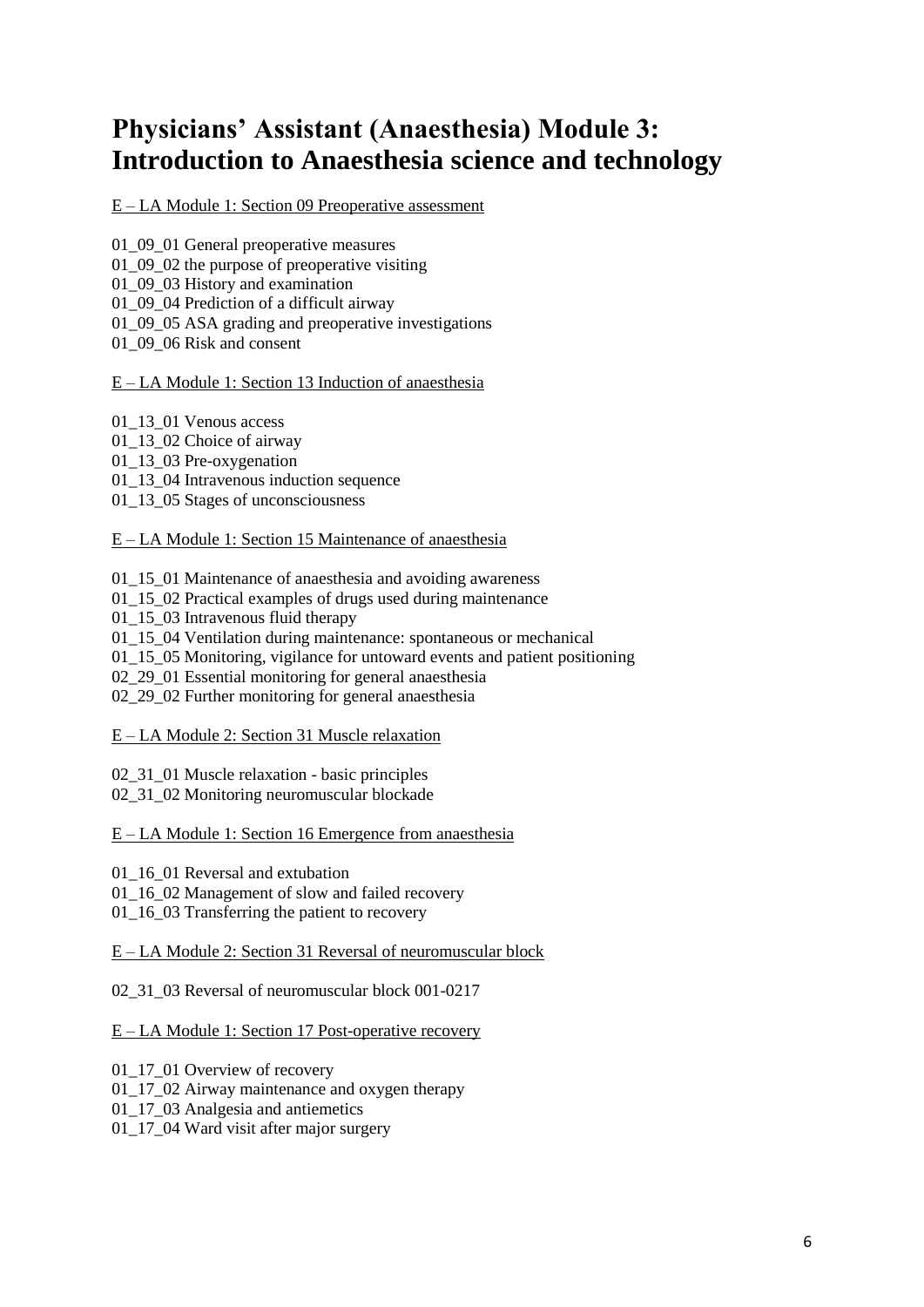# **Physicians' Assistant (Anaesthesia) Module 4: Anaesthesia science and technology (2)**

E – LA Module 1: Section 05 Physics essentials

01\_05\_01 Gases and vapours 01\_05\_02 Electrical safety

E – LA Module 7d: Section 02 Atoms and Molecules in Motion

07d 02 01 Kinetic theory of gases 07d\_02\_02 Newtonian mechanics 07d\_02\_03 Pressure 07d\_02\_04 Gas Laws 07d\_02\_05 Gases in solution 07d\_02\_06 Real gases 07d 02 07 Density & viscosity 07d\_02\_08 Gas storage

E – LA Module 7d: Section 03 Modelling with Mathematics

07d\_03\_01 Mathematical modelling and Input-Output Principle (IOP) Model construction: CO2 & alveolar ventilation 07d\_03\_03 Examination of model 07d\_03\_04 Mathematical functions 07d 03 05 Fick Principle and IOP 07d\_03\_06 Alveolar Gas Equation 07d 03 07 Apnoeic oxygenation and differential equations 07d 03 08 Preoxygenation 07d\_03\_09 Step Change in alveolar ventilation and exponential functions

#### E – LA Module 7d: Section 04 Subatomic Processes

07d 04 10 Definitions and Simple Circuits 07d 04 11 Resistance, Inductance and Capacitance Elements in Electrical Circuits

E – LA Module 7d: Section 05 Periodicity

07d\_05\_03 Physiological waveforms 07d 05 04 Measurement & display; transducers 07d 05 05 Resonance & damping 07d\_05\_06 Pressure and flows; pneumotachography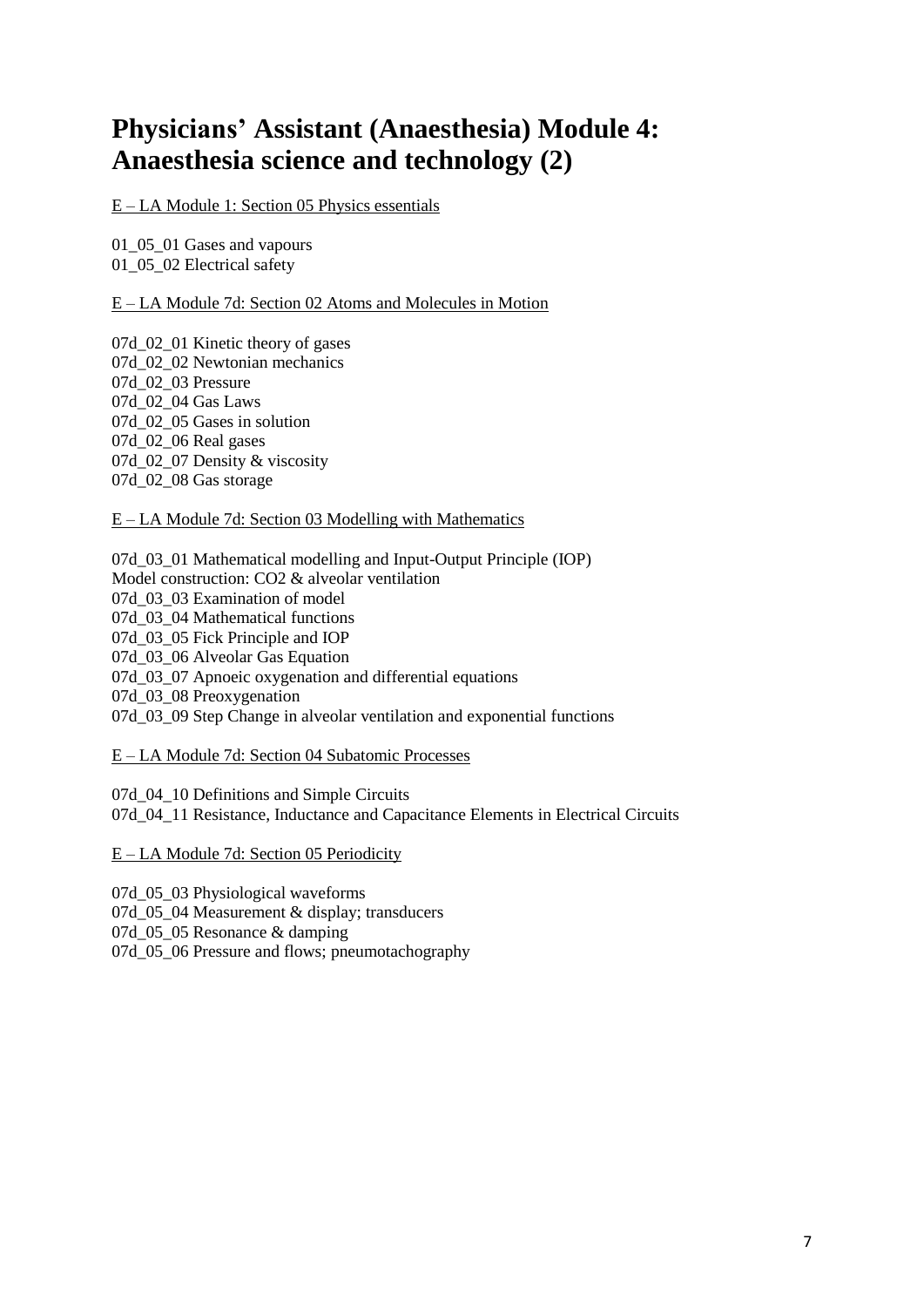# **Physicians' Assistant (Anaesthesia) Module 5: Anaesthesia science and technology (3)**

E – LA Module 1: Section 06 The anaesthetic machine

01\_06\_01 Medical gas supplies 01\_06\_02 Gas and vapour controls

01\_06\_03 Breathing system components

01\_06\_04 Common breathing systems

01\_06\_05 Principles of IPPV

01\_06\_06 Ventilator settings and alarms

01\_06\_07 Filters, humidifiers and scavenging systems

E – LA Module 7e: Section 2

07e\_02\_01 Pressure regulator, pressure gauge, flowmeters 07e 02 02 Vaporizers, oxygen flush and alarms 07e 02 03 Pollution and scavenging 07e\_02\_04 Checking of anaesthetic equipment

#### E – LA Module 7e: Section 07 Patient Monitoring

07e 07 01 Standards of monitoring during anaesthesia and recovery 07e\_07\_02 Electrocardiogram (ECG) 07e\_07\_03 Pulse oximetry 07e\_07\_04 Capnography 07e 07\_05 Non-invasive blood pressure measurement (NIBP) 07e 07 06 Invasive BP measurement 07e 07 07 Central venous and pulmonary artery catheters 07e 07 08 Monitoring of neuromuscular conduction 07e 07 09 Temperature measurement 07e 07<sub>\_10</sub> Arterial blood gases 07e\_07\_11 Oesophageal Doppler cardiac output monitoring 07e 07 12 BIS, entropy and evoked potentials

E – LA Module 7e: Section 08 Monitoring of gas delivery

07e\_08\_01 Oxygen concentration analysers 07e 08 02 N2O and anaesthetic agent monitoring 07e 08 03 Wright's respirometer, pneumotachograph and ventilator alarms E – LA Module 7e: Section 01 Gas Supplies

07e 01 01 Sources of central gas supply 07e\_01\_02 Gas cylinders 07e 01 03 Piped gas supply

E – LA Module 7e: Section 03 Breathing systems

07e 03 01 Mapleson classification 07e\_03\_02 Circle system

E – LA Module 7e: Section 05 Ventilators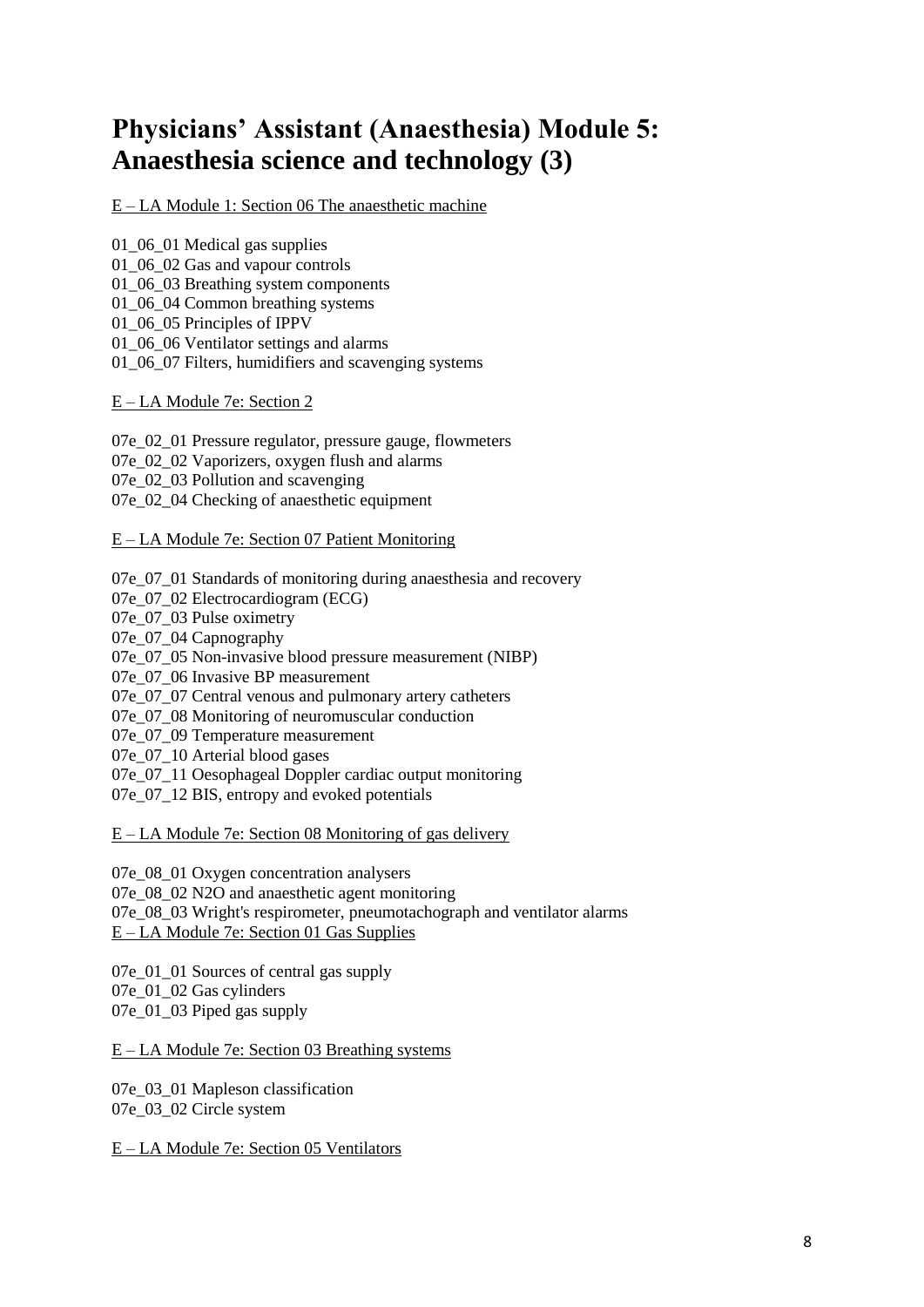07e\_05\_01 Classification and function of ventilators 07e\_05\_02 Emergency and transport ventilators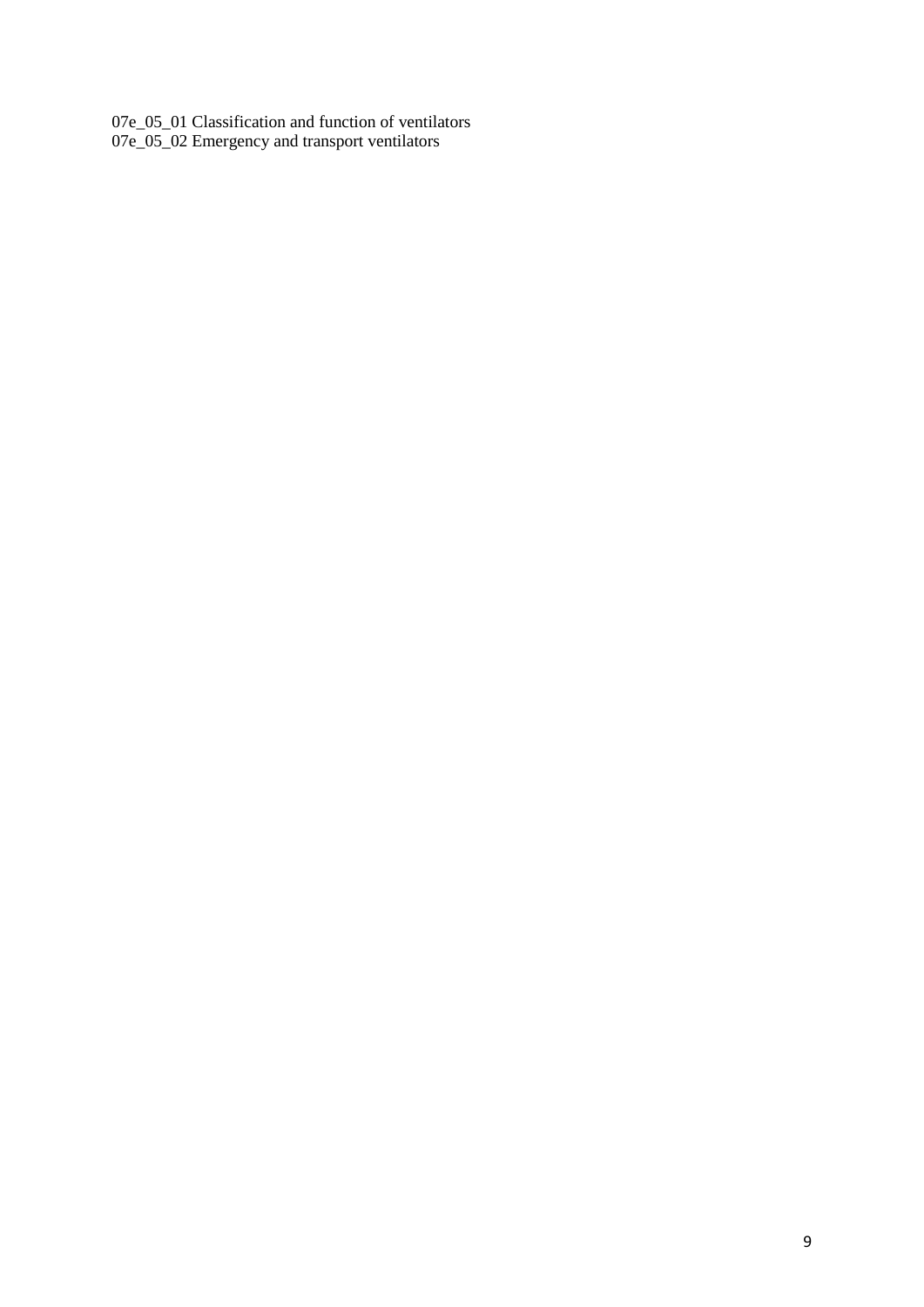# **Physicians' Assistant (Anaesthesia) Module 6: The heart and circulation**

E – LA Module 7a: Section 02 Cardiovascular system

07a\_02\_01 Anatomy of the heart 07a\_02\_02 Coronary circulation 07a\_02\_03 Conducting system of the heart 07a 02 04 Great vessels, main peripheral arteries and veins 07a\_02\_05 Blood supply to the brain

E – LA Module 7b: Section 15 Cardiac muscle physiology

07b 15\_01 Cardiac muscle contraction 1 07b 15\_02 Cardiac muscle contraction 2 07b\_15\_03 The cardiac cycle

E – LA Module 7b: Section 16 The ECG

07b 16 01 Cardiac electrophysiology 07b 16, 02 The electrocardiogram and arrhythmias

E – LA Module 7b: Section 17 Control of the CVS

07b 17, 01 Central and autonomic regulation of cardiac function 07b 17\_02 Biophysical regulation of cardiac function 07b 17, 03 Hormonal and metabolic regulation of cardiac function 07b 17 04 Control of cardiac output 07b 17\_05 Control of systemic blood pressure

E – LA Module 7b: Section 18 The peripheral circulation

07b\_18\_01 Peripheral circulation 001-0649 07b\_18\_02 Coronary circulation 001-0651 07b\_18\_03 Pulmonary circulation 001-0652

E – LA Module 2: Section 01 Anaesthesia and cardiac disease

02 01 01 Clinical effects of anaesthesia on the cardiac system

02\_01\_02 Other cardiac changes during anaesthesia

02 01 03 Assessment of exercise tolerance

02\_01\_04 Implications of cardiac drugs

02 01 05 Basic cardiac investigations

02\_01\_06 Preoperative echocardiography

02\_01\_07 Investigation of cardiac function

02\_01\_08 Ischaemic heart disease (IHD)

02 01 09 Hypertensive heart disease

02\_01\_10 Left ventricular impairment

02\_01\_11 Aortic stenosis

02 01 12 Other valve lesions

02\_01\_13 Atrial fibrillation

02\_01\_14 Pacemakers and implanted cardioverters

02 01 15 Conduction defects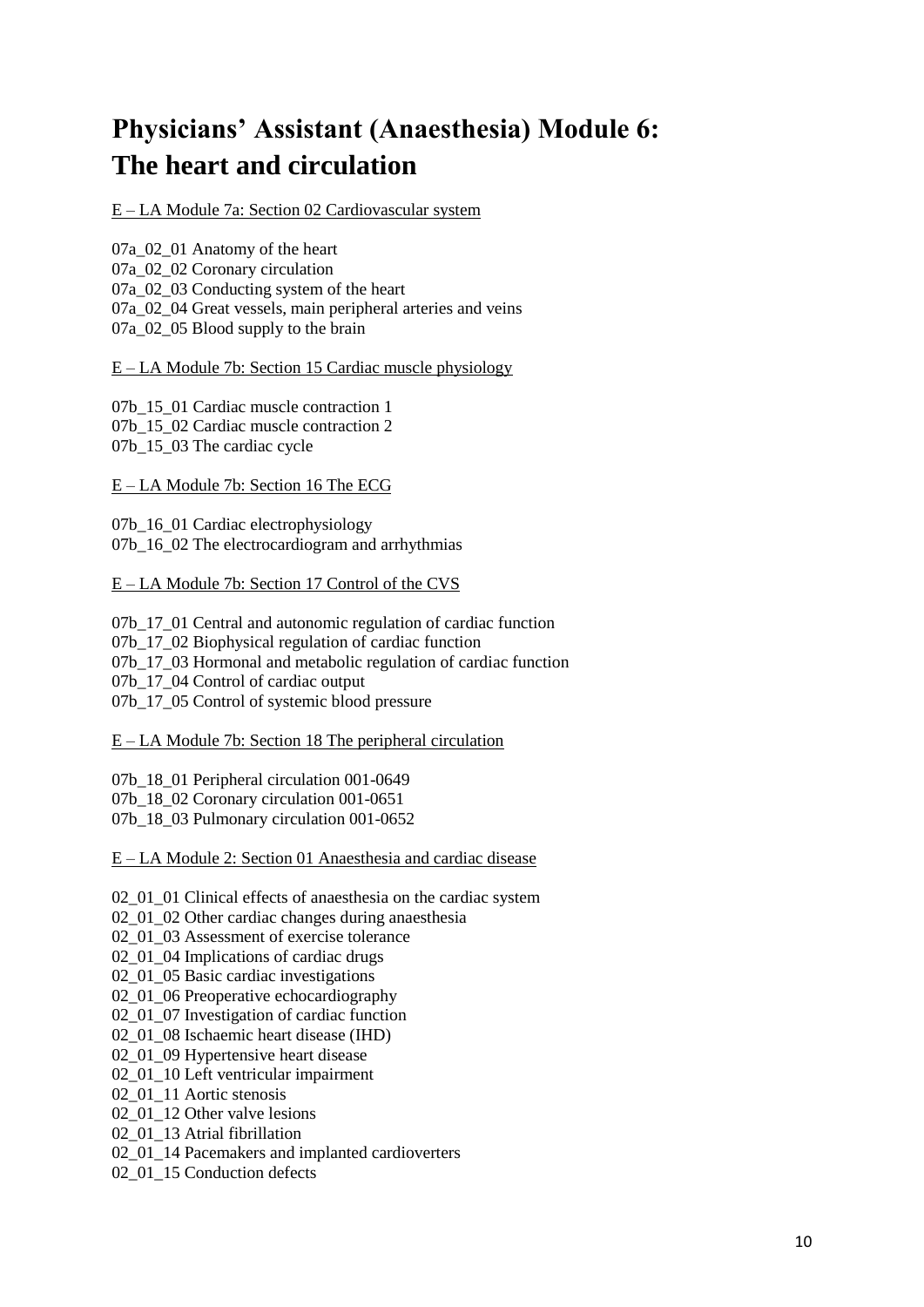### **Physicians' Assistant (Anaesthesia) Module 7:**

### **The airways and lungs**

### E – LA Module 07a: Section 01 Respiratory system

07a\_01\_01 Nasal Anatomy

07a\_01\_02 Anatomy of the oral cavity, pharynx and larynx

07a\_01\_03 Trachea, main bronchi, Broncho-pulmonary segments

07a 01 04 Microstructure of the lungs and pleura

07a\_01\_05 Mediastinum and contents

07a 01 06 Thoracic cage and muscles of respiration

07a 01 07 Anatomical differences in the developing paediatric airway

07a 01 08 Interpretation of the normal X-ray

07a 01 09 Anatomical basis of airway management

#### E – LA Module 07b: Section 21 O2 and CO2 Transport

07b\_21\_01 Gaseous exchange: oxygen

07b 21\_02 Gaseous exchange: hypoxia and hyper- and hypo-capnia

07b\_21\_03 Gaseous exchange: hyper- and hypo-baric pressures

07b 21\_04 Function of haemoglobin in oxygen carriage

07b\_21\_05 CO2 carriage in blood and acid-base equilibrium

E – LA Module 07b: Section 22 Pulmonary mechanics

07b 22 01 pulmonary ventilation: volumes, flows, dead space  $\&$  preoxygenation 07b\_22\_02 Ventilation/perfusion abnormalities

07b 22 03 Mechanics of ventilation and the effect of IPPV on the lungs

#### E – LA Module 02: Section 02 Anaesthesia and respiratory disease

02 02 01 Clinical effects of anaesthetic techniques on the respiratory system

02\_02\_02 Upper and lower respiratory tract infections

02\_02\_03 Basic respiratory investigations and lung function tests 001-0097

02\_02\_04 Asthma

02 02 05 Anaesthesia for patients with chronic obstructive pulmonary disease (COPD)

02\_02\_06 Sleep apnoea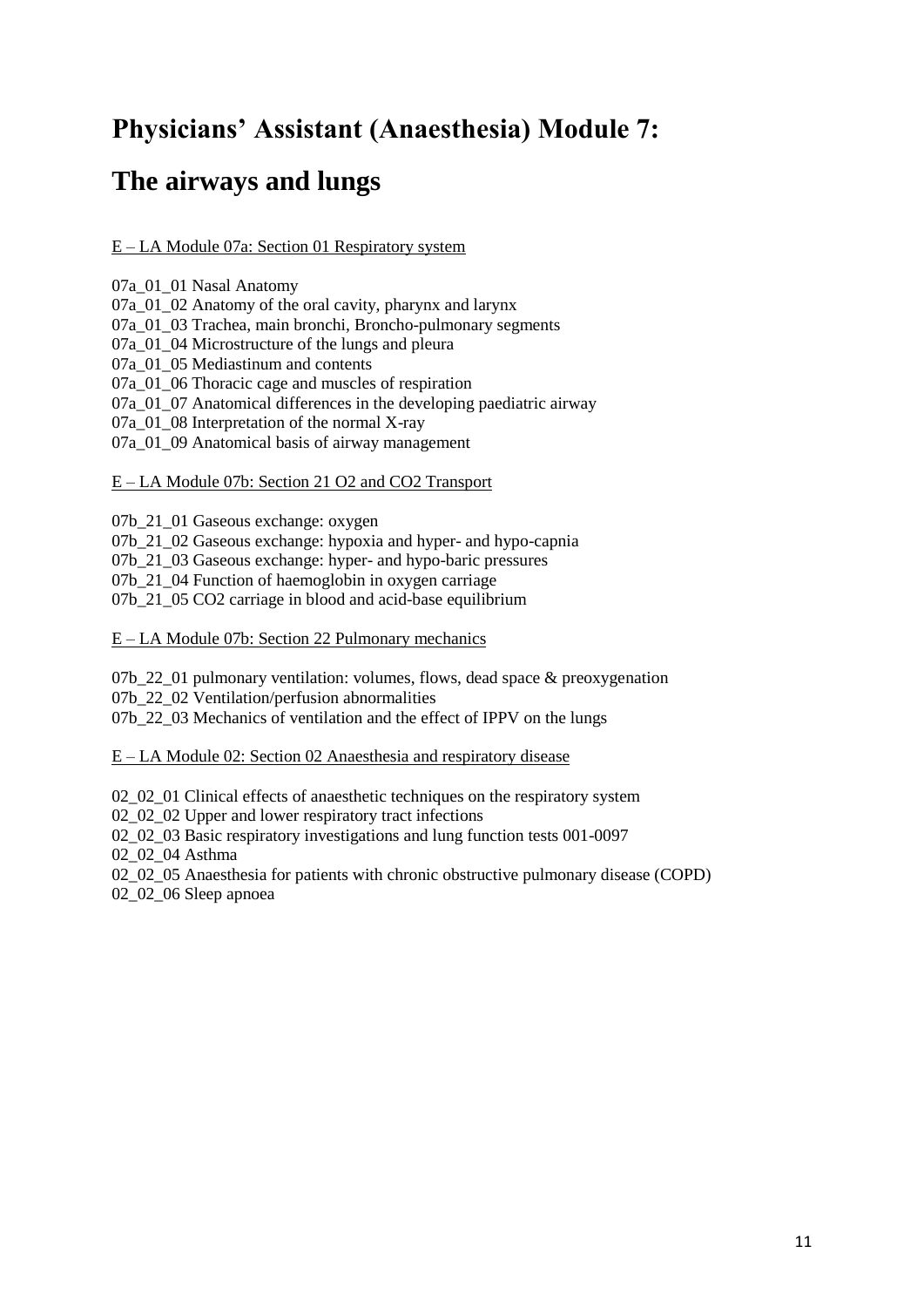# **Physicians' Assistant (Anaesthesia) Module 8: The kidneys, liver, endocrine system and blood**

### E – LA Module 07b: Section 19 Renal function

07b\_19\_01 Renal morphology, blood supply and glomerular filtration 07b 19 02 Tubular transport and the proximal tubule 07b 19 03 Loop of Henle, distal tubule and collecting tubule

E – LA Module 07b: Section 20 Acid-Base control

07b 20 01 Regulation of electrolyte and acid-base balance 07b\_20\_02 Renal regulation of body fluid pH 07b 20, 03 Assessment of renal function

E – LA Module 2: Section 03 Anaesthesia and renal disease

02 03 01 Acute renal failure and the effects of anaesthesia on renal function 02 03 02 Chronic renal failure 02 03 03 Anaesthesia for the patient with a renal transplant

### E – LA Module 07b: Section 28 Liver physiology

07b\_28\_01 Functional liver anatomy and blood supply 07b 28 02 Metabolic and synthetic functions of the liver 1 07b 28 03 Metabolic and synthetic functions of the liver 2

E – LA Module 2: Section 04 Anaesthesia and hepatic disease

02 04 01 Alcoholic liver disease 02\_04\_02 Anaesthesia for the patient with hepatic failure

### E – LA Module 07b: Section 33 Hormones

07b 33 01 The physiology of hormones 07b 33 02 Hypothalamic and pituitary function 07b\_33\_04 Adrenal hormones 07b 33\_05 Pancreas: insulin, glucagon and exocrine function 07b 33 06 Thyroid and parathyroid hormones and calcium homeostasis

E – LA Module 2: Section 05 Anaesthesia and endocrine disease

02\, 05\, 01 Diabetes mellitus for the anaesthetist 02 05 02 Perioperative Management of Diabetic Patients 02 05 03 Thyroid disease 02\_05\_04 Adrenal disease and steroid replacement therapy

E – LA Module 07b: Section 09 Haemoglobin

07b\_09\_01 Red blood cells: haemoglobin and its variants

E – LA Module 07b: Section 10 Blood groups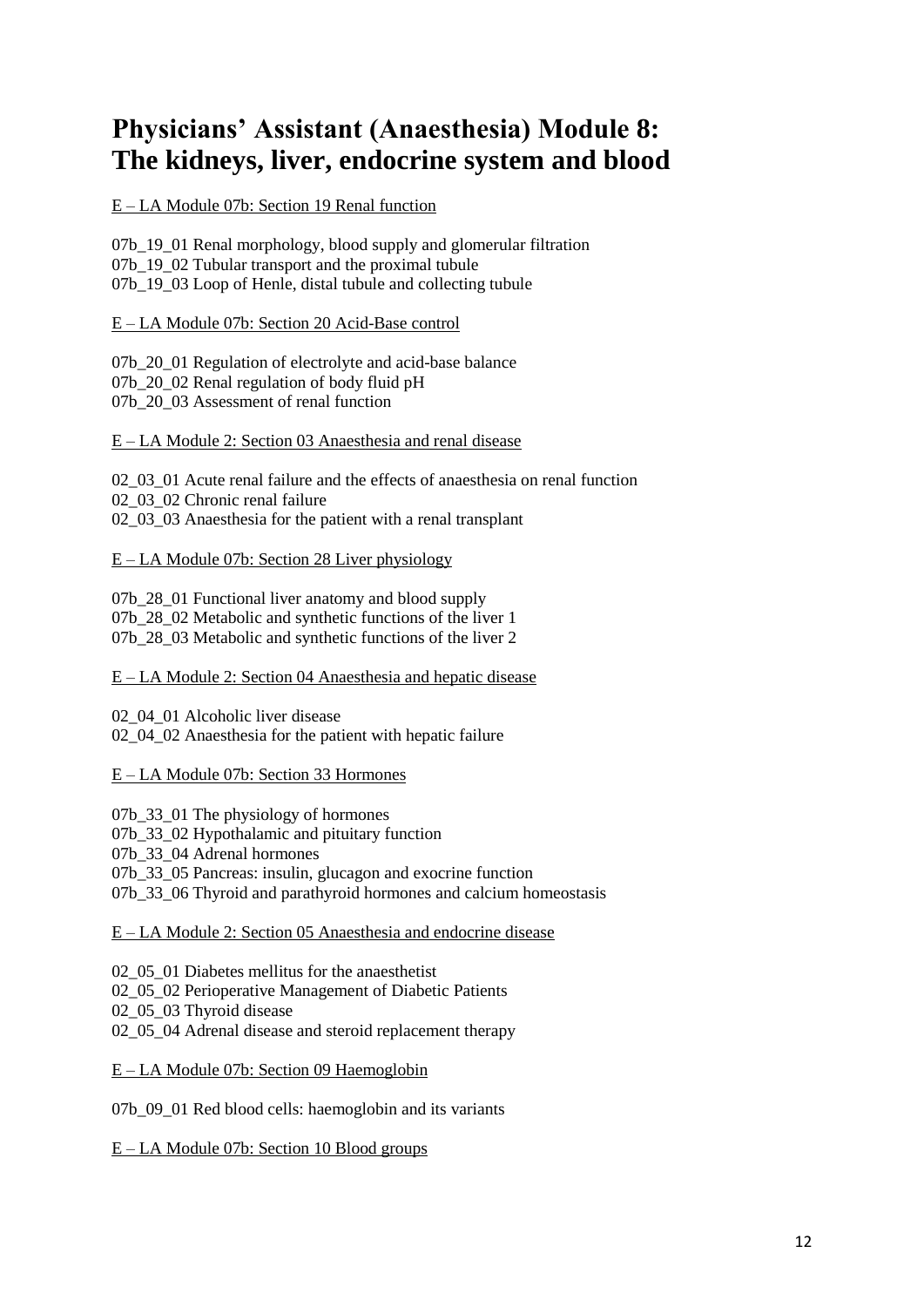07b 10\_01 Transfusion physiology 1 07b\_10\_02 Transfusion physiology 2

E – LA Module 07b: Section 11 Coagulation

07b\_11\_01 Haemostasis and coagulation

E – LA Module 07b: Section 12 Immunology

07b\_12\_01 Immunity 07b\_12\_02 Allergy and inflammatory response

E – LA Module 2: Section 07 Anaesthesia and haematological disease

02\_07\_01 Anaemia 02\_07\_02 Sickle cell anaemia and thalassaemia 02\_07\_03 Porphyria  $02$ <sup>-</sup> $07$ <sup>-04</sup> Haemophilia 02\_07\_05 Platelet disorders 02\_07\_06 Anticoagulants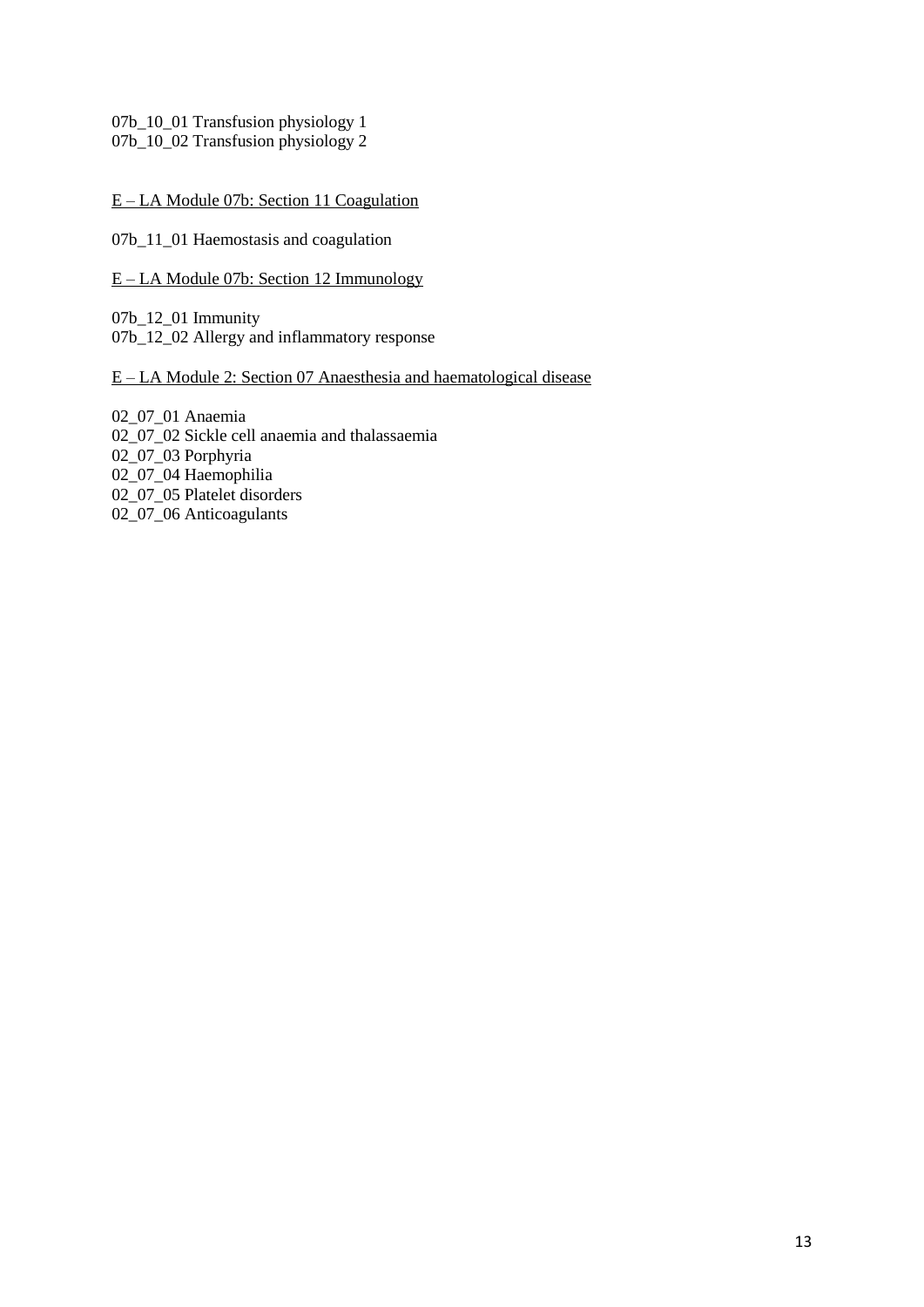## **Physicians' Assistant (Anaesthesia) Module 9: The brain and the nervous system**

E – LA Module 07a: Section 03 Nervous system

07a\_03\_01 Macroscopic anatomy of the brain, CSF, meninges 07a 03 02 Spinal cord, major ascending and descending pathways 07a 03 03 Spinal meninges, subarachnoid and extradural space 07a\_03\_04 Brachial plexus, nerve supply to the arm and hand 07a\_03\_05 Lumbosacral plexus, nerve supply to the leg and foot 07a\_03\_06 Cranial nerves and base of skull

#### E – LA Module 07b: Section 24 Nerve cell physiology

07b 24 01 Functions of nerve cells 1 07b 24 02 Functions of nerve cells 2

E – LA Module 07b: Section 25 The nervous system

07b\_25\_01 The brain 07b\_25\_02 Autonomic nervous system

E – LA Module 07b: Section 26 Reflex physiology

07b\_26\_01 Neurological reflexes 001-0677

E – LA Module 07b: Section 27 Pain physiology

07b 27 01 Pain - peripheral and central mechanisms 1 07b\_27\_02 Pain - peripheral and central mechanisms 2 07b\_27\_03 Visceral pain and neuropathic pain

E – LA Module 2: Section 08 Anaesthesia and neurological/muscle disease

02 08 01 Epilepsy and anaesthesia

02\_08\_02 Anaesthesia and myasthenia gravis

02\_08\_03 Multiple sclerosis and myotonias

02\_08\_04 The pathophysiology of chronic spinal cord injury

02 08 05 Anaesthetic implications of spinal cord injury

02\_08\_06 Anaesthesia and psychiatric disorders

02 08 07 Anaesthesia and psychiatric drugs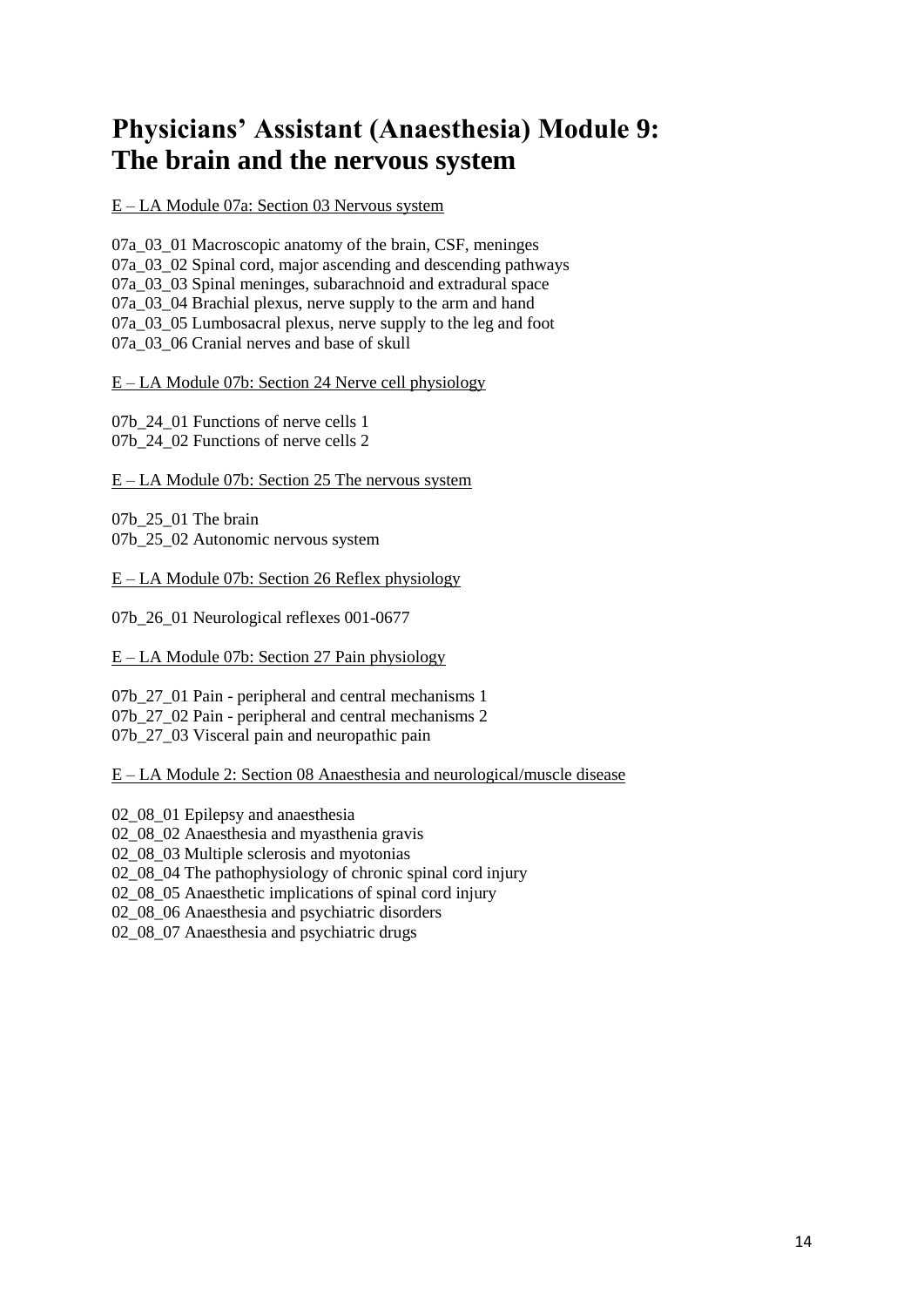### **Physicians' Assistant (Anaesthesia) Module 10: Clinical history and examination**

E – LA Module 2: Section 10 History

02\_10\_01 Preoperative history - important principles 02 10 02 Drug misuse and anaesthetic implications

E – LA Module 2: Section 11 Examination

02 11 01 Examination: important principles

02\_11\_02 Cardiovascular system

02\_11\_03 Physical examination - the respiratory system

02\_11\_04 Physical examination - the neurological system

02 11 05 Airway assessment 1

02 11 06 Airway assessment 2

E – LA Module 2: Section 12 Drug Therapy

02 12 01 Drug therapy - implications for the anaesthetist 02 12 02 Steroids

E – LA Module 2: Section 13 Allergy and Anaesthetic Related Problems

02\_13\_01 Allergies including latex 02\_13\_02 Suxamethonium apnoea 02\_13\_03 Malignant hyperthermia

E – LA Module 2: Section 14 Investigations and Interpretation

02\_14\_01 ECG I 02\_14\_02 ECG II 02\_14\_03 ECG III 02\_14\_04 Normal chest x-rays 1 02\_14\_05 Normal chest x-rays 2 02\_14\_06 Abnormal chest x-rays 1 02 14 07 Abnormal chest x-rays 2 02\_14\_08 Other x-rays 02 14 12 Haematology 1 02\_14\_13 Haematology 2 02\_14\_14Biochemistry: hyperkalaemia and hypokalaemia 02\_14\_15 Biochemistry: hypernatremia and hyponatraemia

02\_14\_16 Biochemistry magnesium and calcium

E – LA Module 07b: Section 31

07b 31 03 Physiology of exercise and CPX Testing

E – LA Module 2: Section 14

02\_14\_17 Biochemistry of blood urea and creatinine

E – LA Module 3: Section 2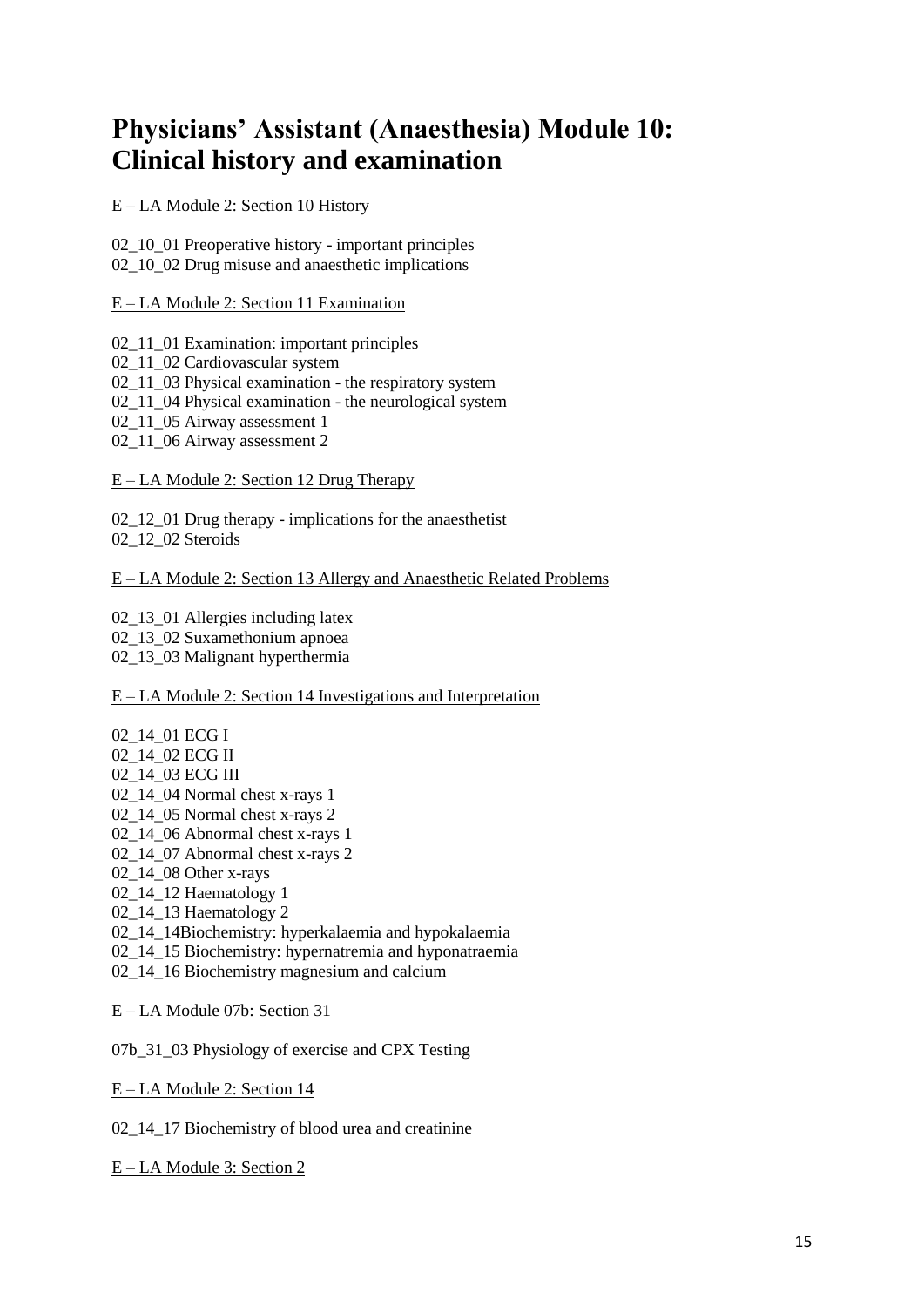#### 03\_02\_04 Blood gas analysis

#### E – LA Module 2: Section 20 Preparation for Theatre

02\_20\_01 General principles of preparation for theatre

02 20 02 Consent 1

02\_20\_03 Consent 2

02\_20\_04 Assessment of surgical and anaesthetic risks

#### E – LA Module 2: Section 21 Premedication

02\_21\_01 Role of the preoperative visit

02\_21\_02 Pre-medicant drugs

02\_21\_03 Deep vein thrombosis

02 21 04 Assessment and causes of preoperative anxiety

### E – LA Module 1: Section 10 Higher risk patients

01\_10\_01 Higher risk groups: cardiovascular and respiratory disease 01\_10\_02 Higher risk groups: other miscellaneous conditions 01\_10\_03 Higher risk groups: extremes of age and emergency surgery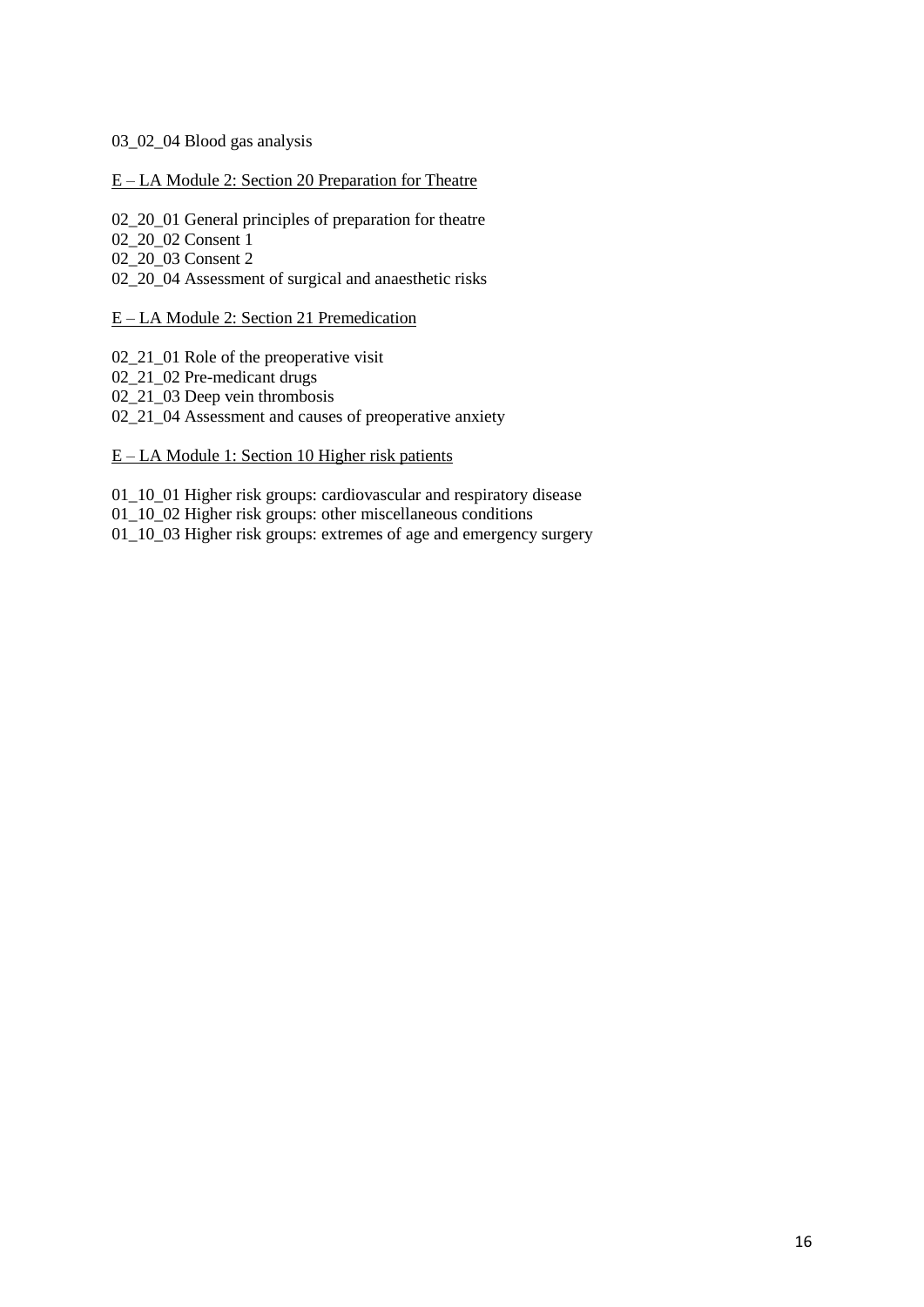# **Physicians' Assistant (Anaesthesia) Module 11: Management of life-threatening emergencies**

E – LA Module 1: Section 18 Critical Incidents and Management of Cardio/Respiratory Arrest

01\_18\_01 Respiratory problems 01\_18\_02 cardiovascular problems 01\_18\_03 Anaphylaxis 03\_11\_01 Anaphylactic shock: the science 03\_11\_02 Acute management of anaphylactic shock

E – LA Module 1: Section 19 Advanced life support

01\_19\_01 Principles of advanced life support 01 19 02 Management of perioperative arrest

E – LA Module 3: Section 13 The Breathless Patient

03\_13\_01 Hypoxaemic respiratory failure

- 03\_13\_02 Hypercapnic respiratory failure
- 03 13 03 Tension pneumothorax
- 03\_13\_04 Acute asthma

01\_12\_06 Management of failed intubation

01\_15\_06 Haemorrhage and hypovolaemia

E – LA Module 3: Section 08 Hypotensive Patient

- 03 08 01 Assessment and Resuscitation of a Shocked Patient
- 03\_08\_02 Classification of Shock
- 03\_08\_03 Cardiac output monitoring I
- 03 08 04 Cardiac output monitoring II
- 03\_08\_05 Vasoactive agents (inotropes)
- 03\_08\_06 Vasoactive agents (vasopressors)

E – LA Module 3: Section 09 Cardiogenic Shock

03\_09\_01 Management of Cardiogenic shock

03\_09\_02 Myocardial infarction

03 09 03 Heart failure

03 09 04 Recognition of cardiac arrhythmias

03 09 05 Management of arrhythmias

E – LA Module 3: Section 10 Hypovolaemic shock

03 10 01 Recognition 03\_10\_02 Management 03 10 03 Fluids in hypovolaemic shock I 03\_10\_04 Fluids in hypovolaemic shock II 03 10 06 Dilutional coagulopathy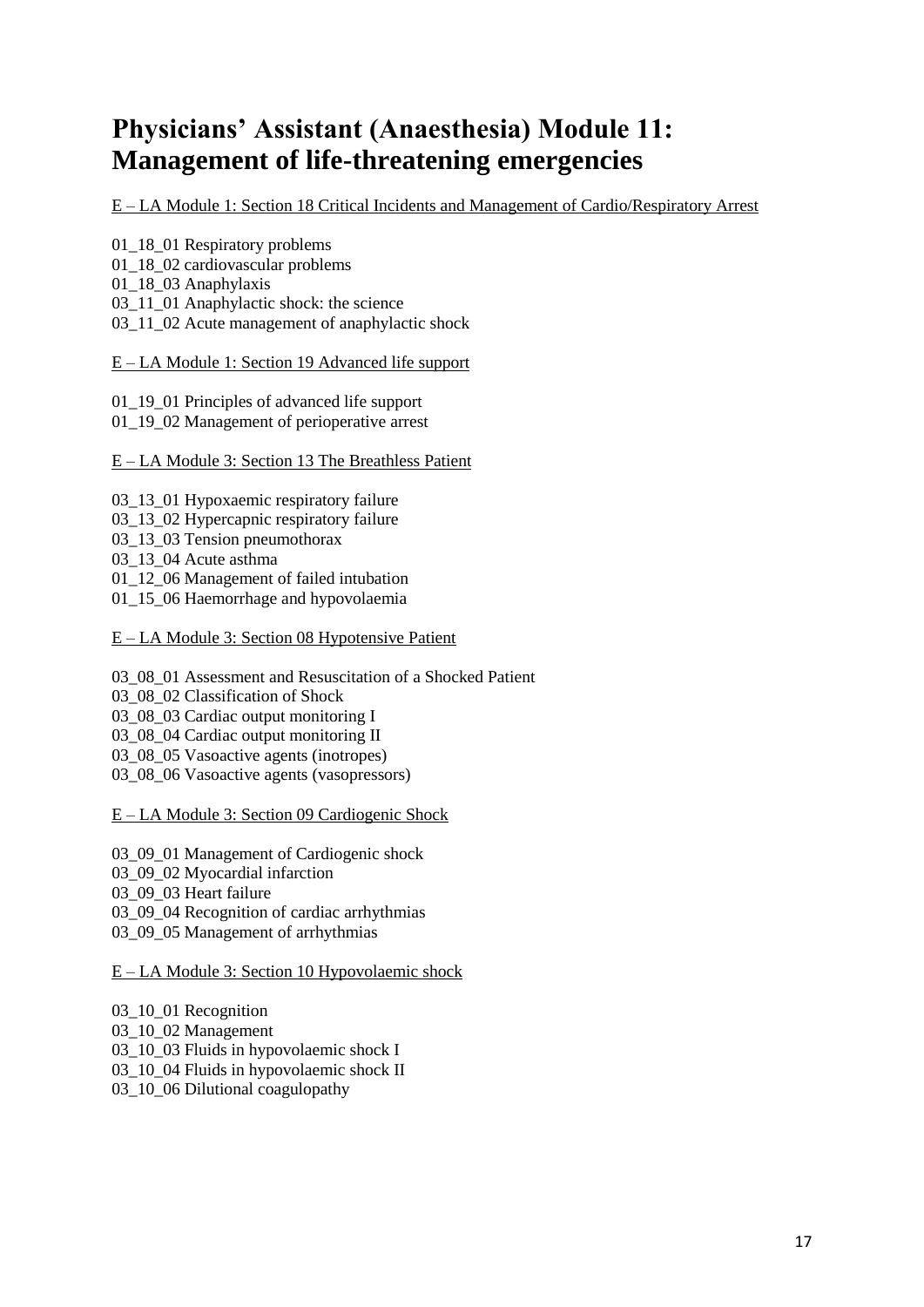# **Physicians' Assistant (Anaesthesia) Module 12: Advanced practice**

E – LA Module 07d: Section 06 Probability & Statistics

07d\_06\_01 Random processes 07d\_06\_02 Probability 07d 06 03 Random variables & distributions 07d\_06\_04 Probability models 07d\_06\_05 Normal distribution 07d 06 06 Measures of central tendency 07d 06 07 Measures of variability 07d\_06\_08 Population & sample 07d 06 09 Estimation & decision-making 07d\_06\_10 Hypothesis testing 07d\_06\_11 Confidence 07d 06 12 Samples of unknown mean & variance 07d\_06\_13 Related variables 07d\_06\_14 Categorical variables 07d\_06\_15 Non-parametric data 07d\_06\_16 Diagnostic testing 07d\_06\_17 Display of statistical data 07d 06 18 Clinical studies part one: cohort studies and measures of association 07d\_06\_19 Clinical studies part two: study design 07d\_06\_20 Meta-analysis and evidence-based medicine 07d 06 21 Choice of test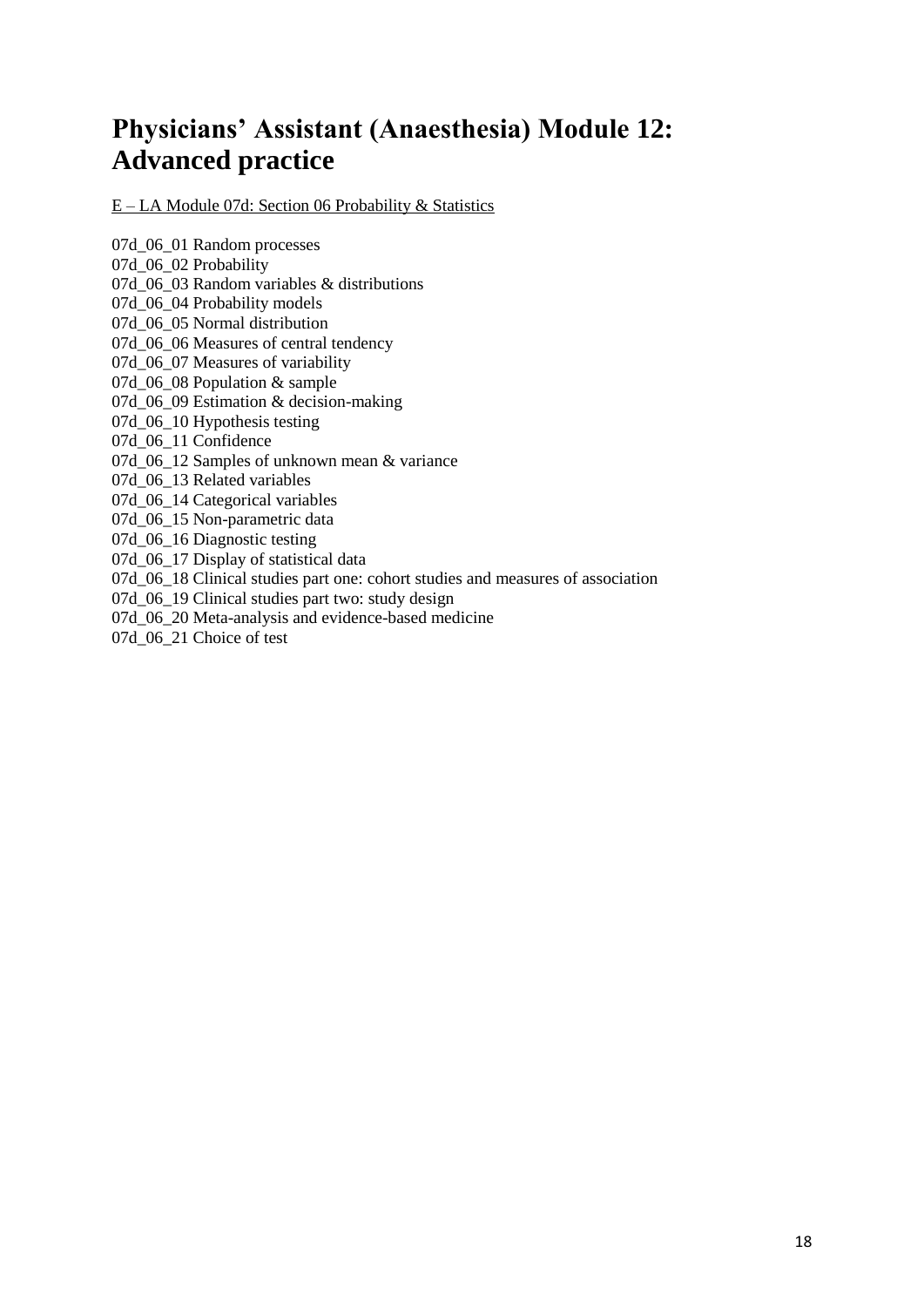# **Qualified CPD I: Implications of Surgery on Conduct of Anaesthesia**

E – LA Module 2: Section 15 Day Case Surgery

02\_15\_01 Day case surgery and anaesthesia 1: advantages and organization 02 15 02 Day case surgery and anaesthesia 2: patient selection and discharge criteria 02 15 03 Day case surgery and anaesthesia 3

E – LA Module 2: Section 16 Emergency Surgery

02\_16\_01 Emergency surgery - general principles 02\_16\_02 Preoperative Assessment & Preparation 02 16 03 Assessment of need for HDU/ICU care

E – LA Module 2: Section 17 Trauma

02\_17\_01 Trauma 1 anaesthesia for head injuries 02\_17\_02 Trauma 2 anaesthesia for fractured jaw

#### E – LA Module 2: Section 18 Acute Abdomen

02 18 01 Acute abdomen: preparation

02\_18\_02 Acute abdomen: intraoperative management

02\_18\_03 Acute abdomen: postoperative care

E – LA Module 2: Section 19 Surgical Specialities

02 19 01 General anaesthesia for ear, nose and throat surgery

02\_19\_02 Anaesthesia for dental and maxillofacial surgery

02 19 03 General anaesthesia for laparoscopic surgery 1

02\_19\_04 General anaesthesia for laparoscopic surgery 2

02\_19\_05 General Anaesthesia plastic surgery

02 19 06 Anaesthesia for urological surgery

E – LA Module 2: Section 36 Postoperative care

02\_36\_01 Safe handover of patient to recovery team

02\_36\_02 Postoperative analgesia: basic principles and analgesic ladder

02 36 03 Patient-controlled analgesia

02\_36\_04 Postoperative nausea and vomiting (PONV)

E – LA Module 2: Section 37 Common problems in recovery

02 37 01 Failure of return of consciousness or neuromuscular function

02\_37\_02 Post extubation airway difficulties

02 37 03 Management of hypo- or hypertension

02 37 04 Management of rhythm problems or ischaemia